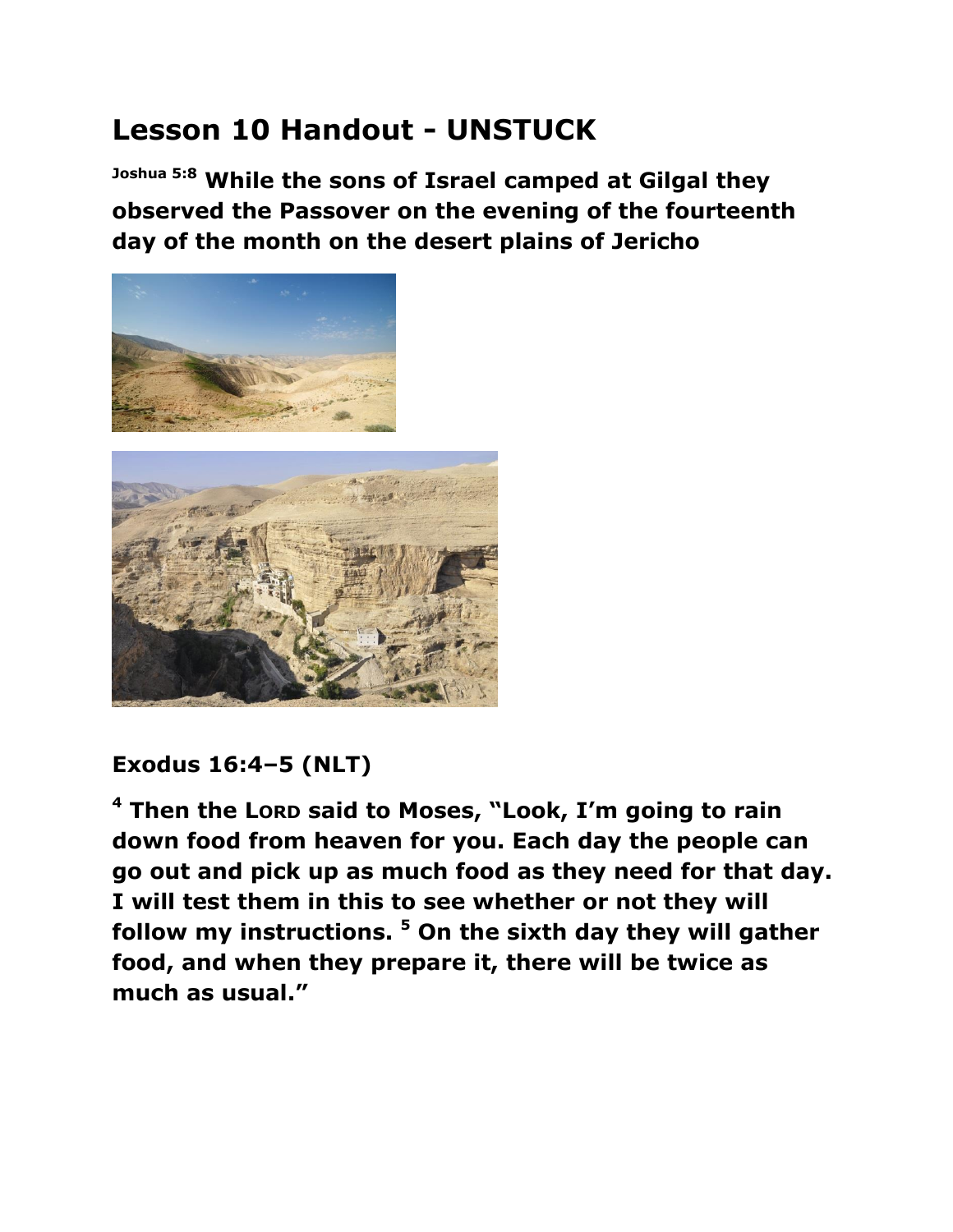**Exodus 16:31 (NLT)** 

**<sup>31</sup> The Israelites called the food manna. It was white like coriander seed, and it tasted like honey wafers.**

**Joshua 5:11 On the day after the Passover, on that very day, they ate some of the produce of the land, unleavened cakes and parched** *grain.*

**<sup>12</sup> The manna ceased on the day after they had eaten some of the produce of the land, so that the sons of Israel no longer had manna, but they ate some of the yield of the land of Canaan during that year.**

**Deuteronomy 31:6 (NLT)** 

**<sup>6</sup> So be strong and courageous! Do not be afraid and do not panic before them. For the LORD your God will personally go ahead of you. He will neither fail you nor abandon you."**

**Deuteronomy 31:8 (NLT)** 

**<sup>8</sup> Do not be afraid or discouraged, for the LORD will personally go ahead of you. He will be with you; he will neither fail you nor abandon you."** 

**Joshua 5:9 Then the LORD said to Joshua, "Today I have rolled away the reproach of Egypt from you." So the name of that place is called Gilgal to this day.**

*Definition of reproach: the expression of disapproval or disappointment.*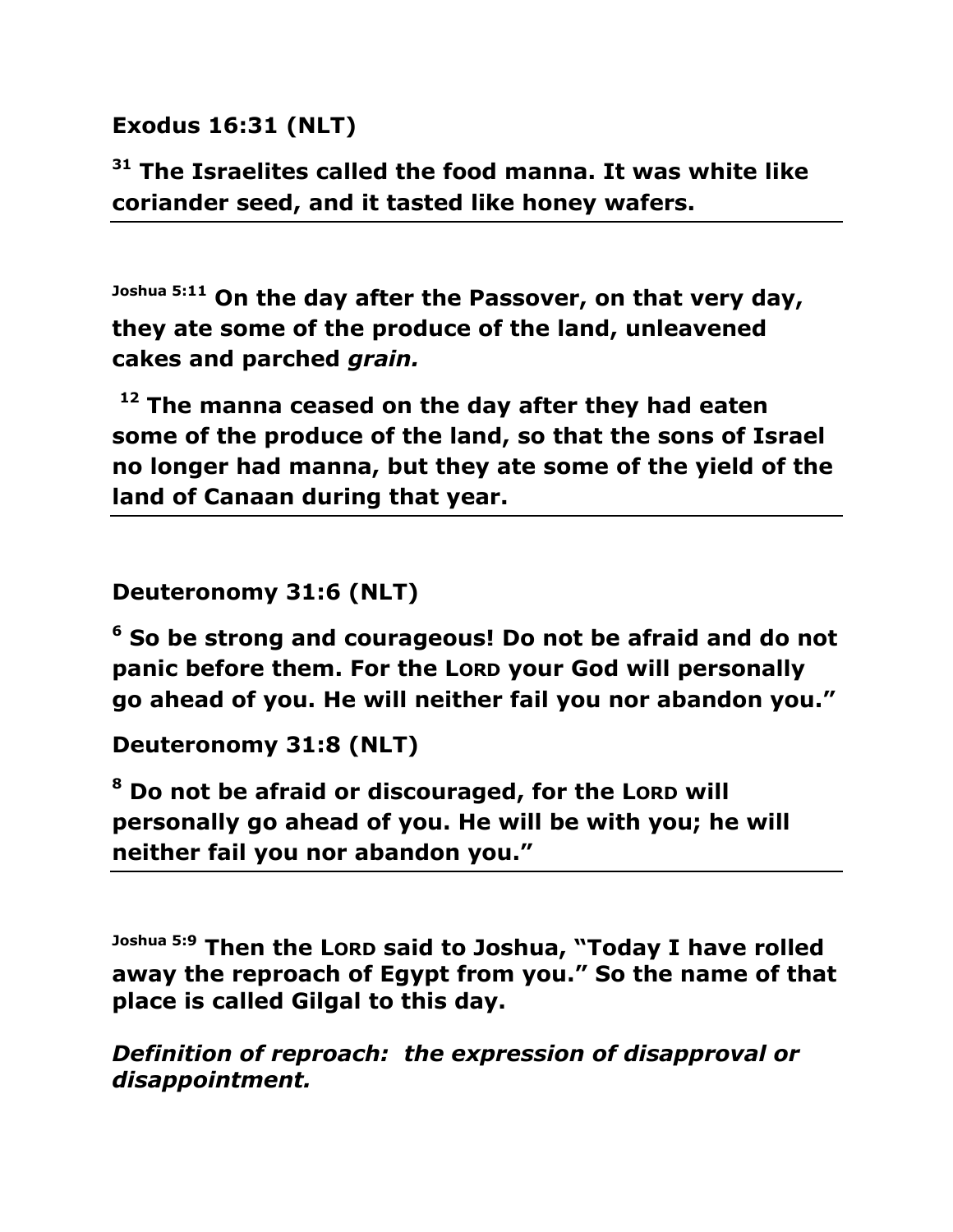

## **2 Corinthians 5:17 (NASB95)**

**<sup>17</sup> Therefore if anyone is in Christ,** *he is* **a new creature; the old things passed away; behold, new things have come.** 

**One truth gradually and eventually came to change everything. I realized that I have to win today if I'm going to win the race in all of my tomorrows.**

**I have to win today. That' all I need to focus on. While I couldn't change yesterday – or just about anything in my past, it didn't have to define who I am and what I do today.** 

**Spiritual losers can get unstuck and become winners as they focus on today and connect with Jesus consistently and genuinely. Too often, even devoted Christ followers forget we have a personal relatable and persistent Savior who loves us fully despite our sin and flaws.**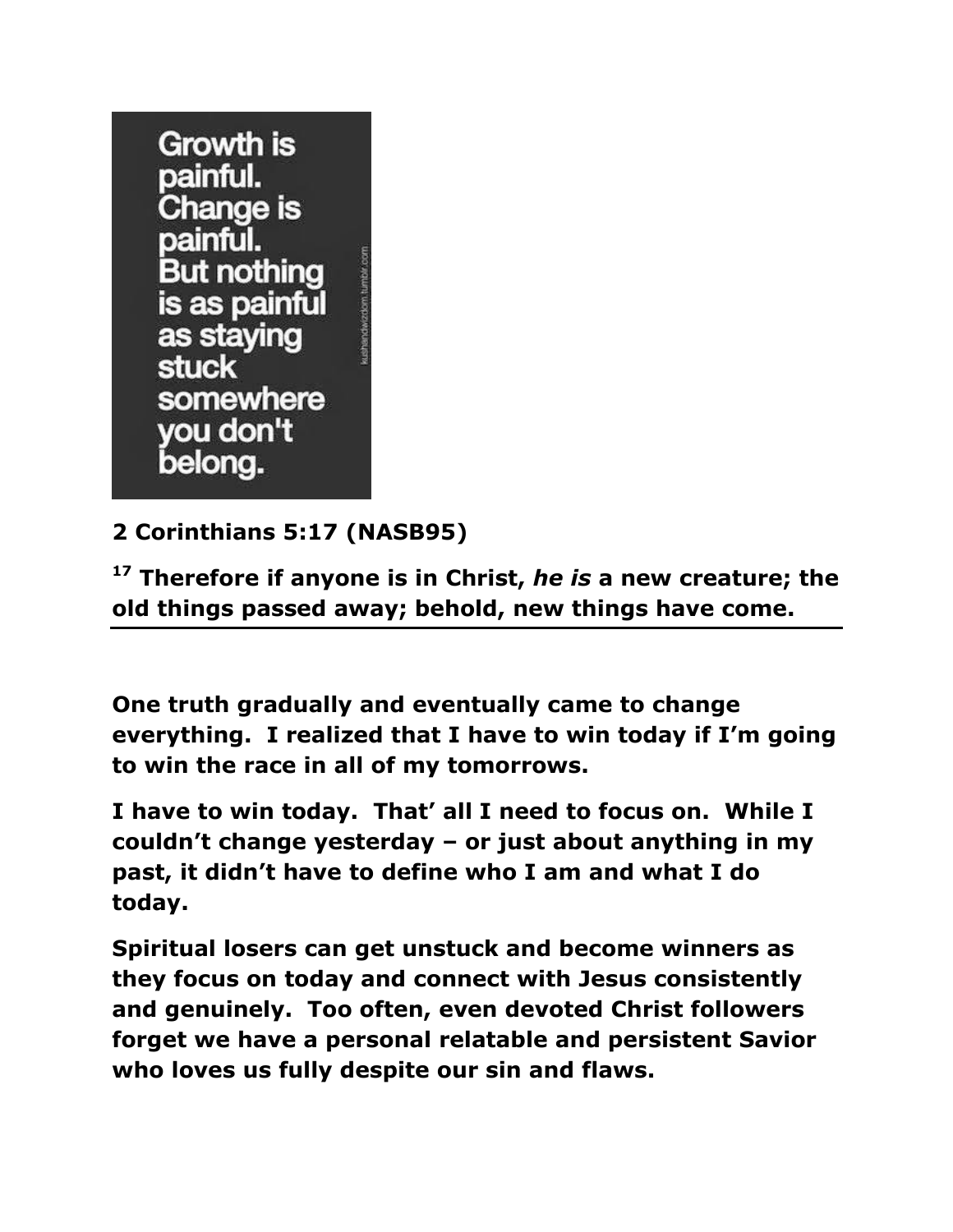**Jesus forgets our yesterdays and reminds us not to worry about our tomorrows.**

**YESTERDAY IS THERE TO BE LEARNED FROM – NOT STUCK IN. And the worries of tomorrow must be released to God. God owns tomorrow. Arnie Cole from "Unstuck"**





**Psalm 103:12 (NLT)** 

**<sup>12</sup> He has removed our sins as far from us as the east is from the west.**